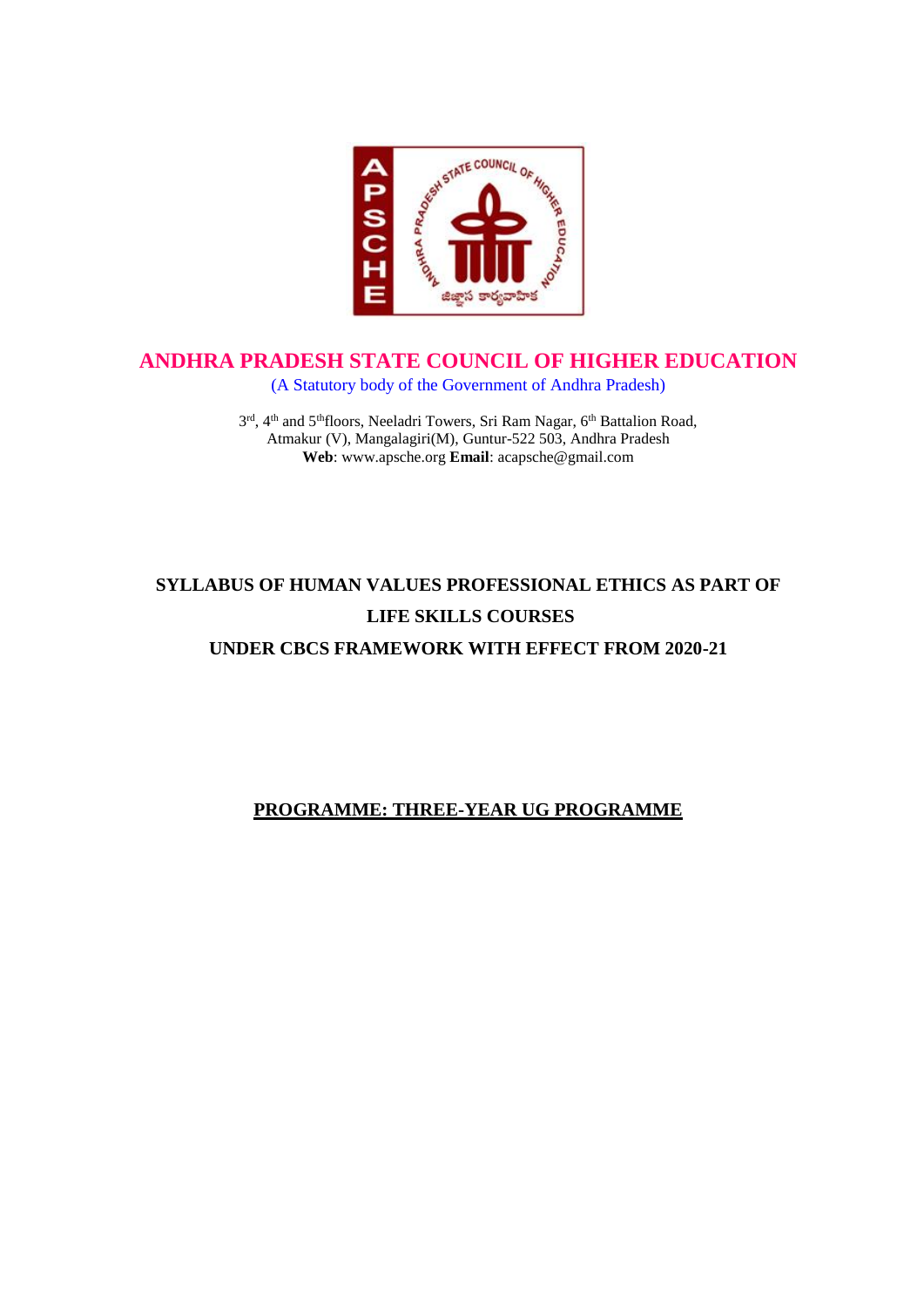# HUMAN VALUES AND PROFESSIONAL ETHICS **(HVPE)**

#### **(SYLLABUS)**

## **Learning Outcome**:

On completion of this course, the UG students will be able to

- $\checkmark$  Understand the significance of value inputs in a classroom and start applying them in their life and profession
- $\checkmark$  Distinguish between values and skills, happiness and accumulation of physical facilities, the Self and the Body, Intention and Competence of an individual, etc.
- $\checkmark$  Understand the value of harmonious relationship based on trust and respect in their life and profession
- $\checkmark$  Understand the role of a human being in ensuring harmony in society and nature.
- $\checkmark$  Distinguish between ethical and unethical practices, and start working out the strategy to actualize a harmonious environment wherever they work.

## **UNIT: 1 Introduction – Definition, Importance, Process & Classifications of Value Education**

- Understanding the need, basic guidelines, content and process for Value Education
- Understanding the thought provoking issues; need for Values in our daily life
- $\triangle$  Choices making Choosing, Cherishing & Acting
- Classification of Value Education: understanding Personal Values, Social Values, Moral Values & Spiritual Values.

#### **UNIT: 2 Harmony in the Family – Understanding Values in Human Relationships**

- $\checkmark$  Understanding harmony in the Family- the basic unit of human interaction
- $\checkmark$  Understanding the set of proposals to verify the Harmony in the Family;
- $\checkmark$  Trust (*Vishwas*) and Respect (*Samman*) as the foundational values of relationship
- $\checkmark$  Present Scenario: Differentiation (Disrespect) in relationships on the basis of body, physical facilities, or beliefs.
- $\checkmark$  Understanding the Problems faced due to differentiation in Relationships
- $\checkmark$  Understanding the harmony in the society (society being an extension of family): *Samadhan*, *Samridhi*, *Abhay*, *Sah-astitva* as comprehensive Human Goals
- $\checkmark$  Visualizing a universal harmonious order in society- Undivided Society (*AkhandSamaj*), Universal Order (*SarvabhaumVyawastha* )- from family to world family.

#### **UNIT: 3Professional Ethics in Education**

- $\checkmark$  Understanding about Professional Integrity, Respect & Equality, Privacy, Building Trusting Relationships.
- $\checkmark$  Understanding the concepts; Positive co-operation, Respecting the competence of other professions.
- $\checkmark$  Understanding about Taking initiative and Promoting the culture of openness.
- $\checkmark$  Depicting Loyalty towards Goals and objectives.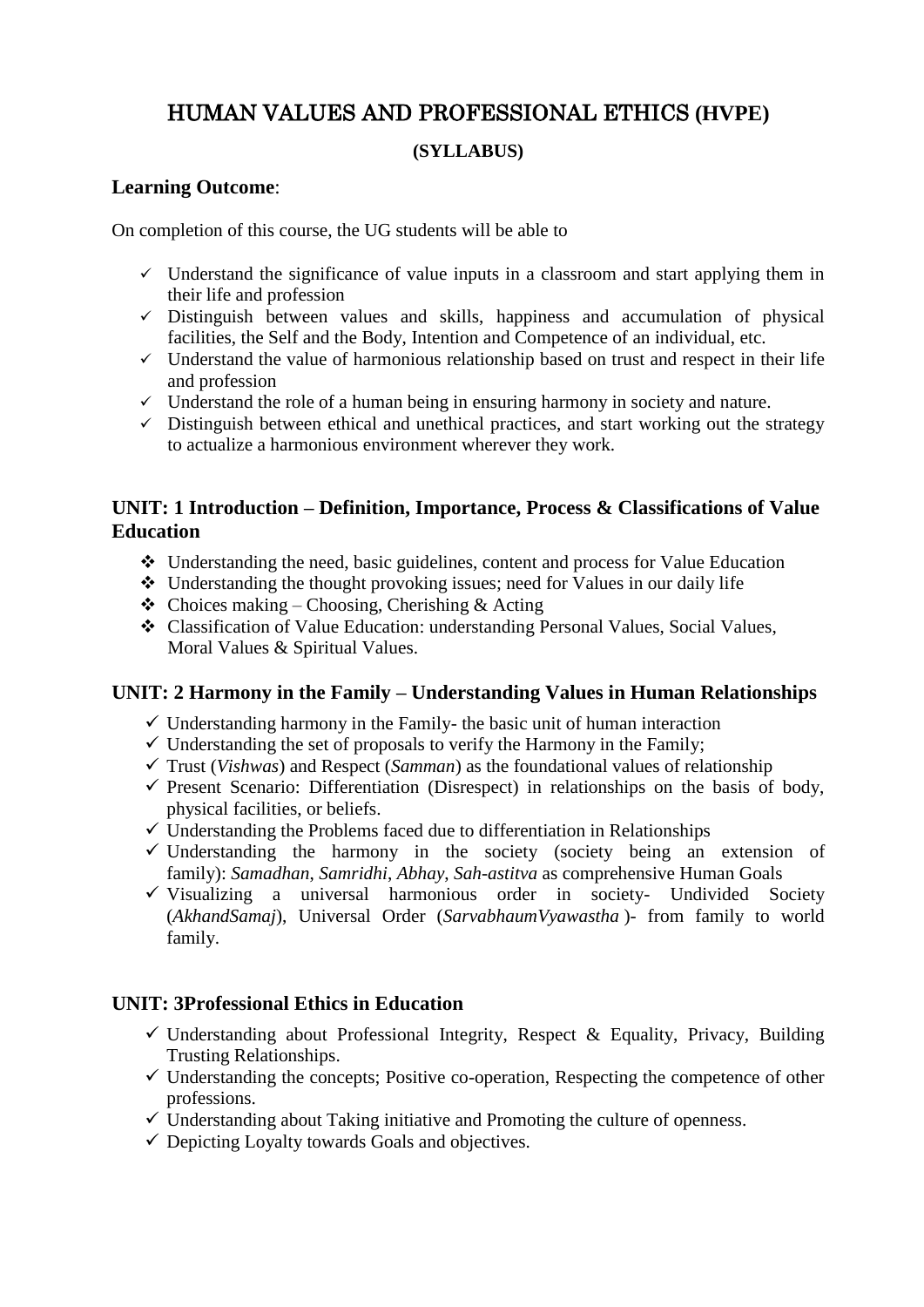## **Text Books:**

R R Gaur, R Sangal, G P Bagaria, 2009, A Foundation Course in Human Values and Professional Ethics.

Bhatia, R. & Bhatia, A (2015) Role of Ethical Values in Indian Higher Education.

#### **References:**

- Ivan Illich, 1974, Energy & Equity, The Trinity Press, Worcester, and Harper Collins,  $U$
- E.F. Schumacher, 1973, Small is Beautiful: a study of economics as if people mattered, Blond & Briggs, Britain.
- Sussan George, 1976, How the Other Half Dies, Penguin Press. Reprinted 1986, 1991
- Donella H. Meadows, Dennis L. Meadows, Jorgen Randers, William W. Behrens III, 1972, Limits to Growth – Club of Rome's report, Universe Books.
- A Nagraj, 1998, Jeevan Vidya EkParichay, Divya Path Sansthan, Amarkantak.
- **P L Dhar, RR Gaur, 1990, Science and Humanism, Commonwealth Publishers.**
- A N Tripathy, 2003, Human Values, New Age International Publishers.

#### **Mode of Evaluation:**

Assignment/ Seminar/Continuous Assessment Test/Semester End Exam.

#### **Co curricular Activities:**

- 1. Visit to an Old Age Home and spending with the inmates for a day.
- 2. Conduct of Group Discussions on the topics related to the syllabus.
- 3. Participation in community service activities.
- 4. Working with a NGO like Rotary Club or Lions International, etc.